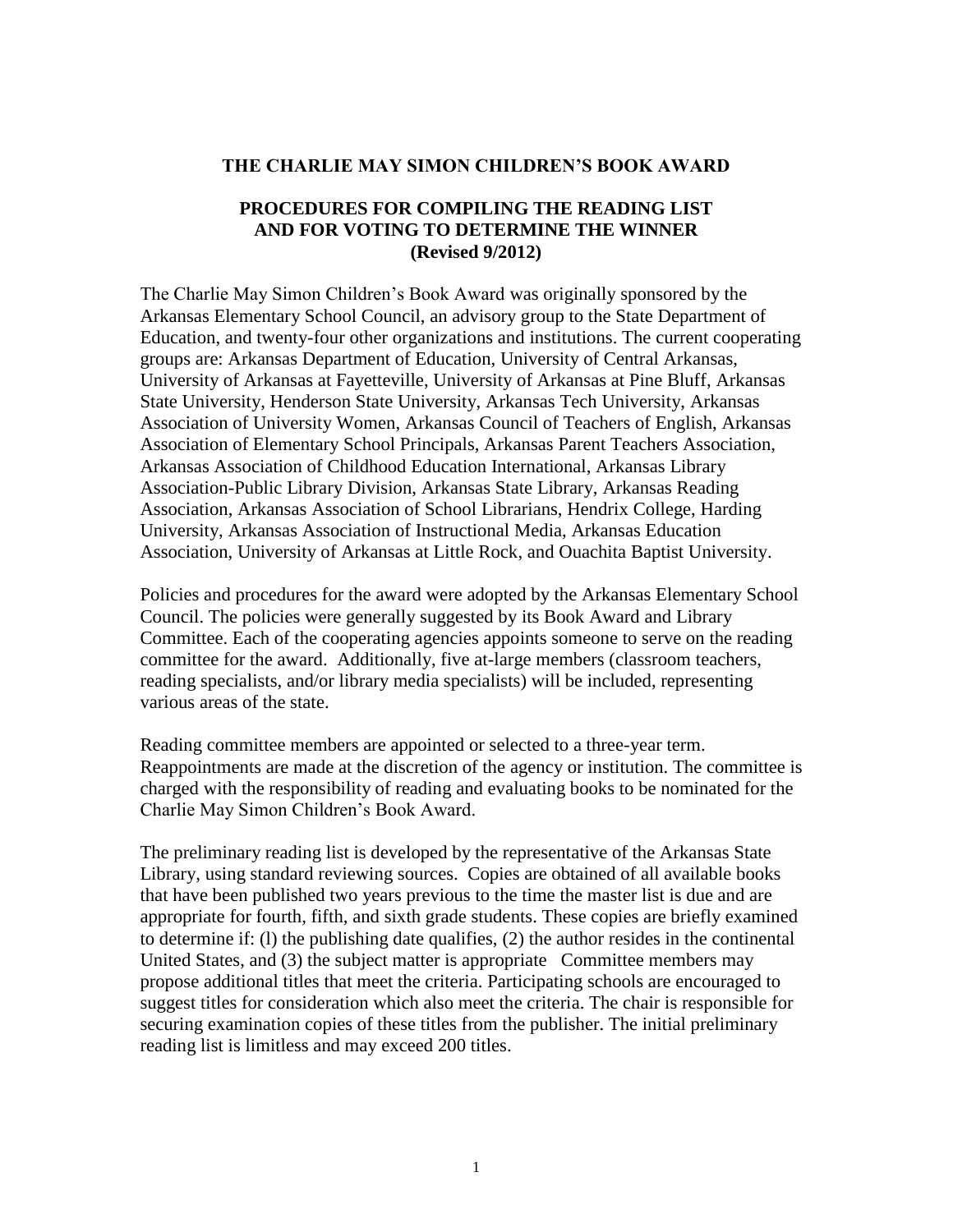The chair distributes copies of the preliminary reading list. Books are made available to committee members by the chair (through sample copies supplied to Committee Chairman by book publishers), the Arkansas State Library, (through sample copies supplied to State Library), local public libraries, and through interlibrary loan. Books acquired for reading by the committee members must be shared and returned for other committee members to read during the year. A preliminary reading list is available to anyone, upon request, from the book selection committee chair.

Books are selected to be read by fourth, fifth and sixth grade students. The committee tries to select books which the children will read on their own. Books whose chief value would be in relation to the formal school curriculum are excluded. Most of the titles selected are fiction, but biography and poetry are usually included. The appropriate criteria for the area are applied. Each book is judged as a "whole". Books which children would read anyway are usually not included on the list.

It is hoped the children will discuss the books that they have read and as a result will become more thoughtful readers. The list always includes some easy selections as well as some which are more advanced in order to make the reading attractive to children in grades four through six. No child is expected to read all of the books on the list. Some of the titles will be selected by teachers for reading aloud. Any book to be read aloud by the teacher should be read previously to determine its appropriateness for that particular group.

The committee meets five times a year to discuss the titles on the preliminary list. If a member cannot attend a meeting, he/she may submit votes to the chairperson prior to the scheduled meeting.

Following the last meeting, the chair distributes a ballot of the remaining books on the list to the committee members. Committee members cast a written vote for the books they would like to be placed on the master reading list. A book must receive a majority vote by the committee members before it is placed on the list. Members are not to vote for the books they have not read. After the votes have been tabulated, the master reading list is made available to principals and school librarians in March by the Department of Education, approximately a year prior to student voting. Before the final list is distributed to principals and school librarians, copies are sent to Charlie May Simon Reading Committee members.

#### **VOTING PROCEDURE**

In March, a sample ballot form containing the titles on the master reading list is made available by the Department of Education to all elementary and middle school principals and/or librarians in the state. The ballot form is reproduced by the school and used by the child to vote. Only students in grades four through six, who have read or have heard read at least three of the titles on the list, are eligible to vote. Votes are tabulated at the school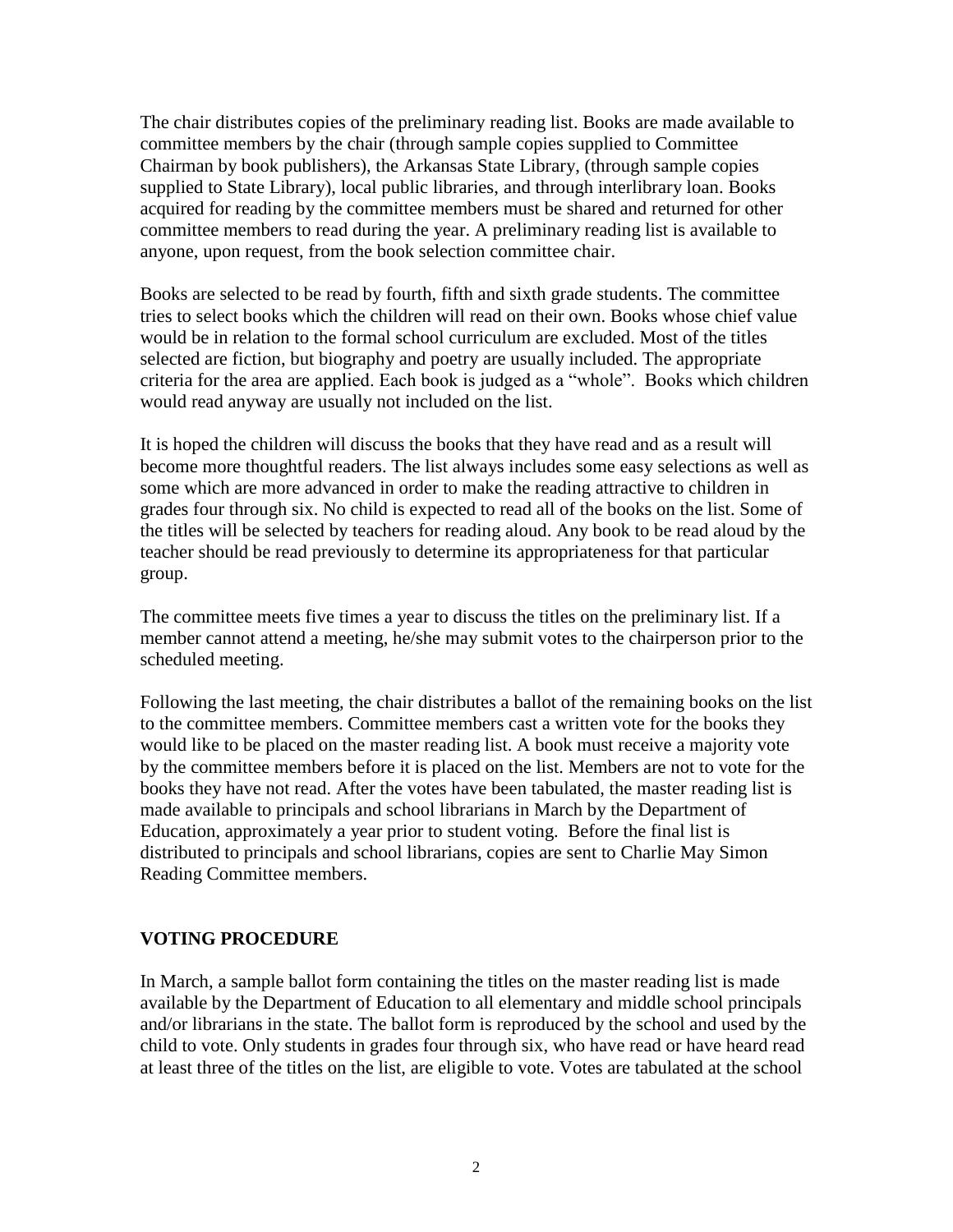and submitted to the Department of Education. The tabulation form shows the vote each title on the list received at the school. Voting takes place in late March or early April.

The official announcement of the winner and the runners-up is made by the Arkansas State Library and the Department of Education. This information is made available on the ADE web site to all elementary and middle school principals and/or librarians in the state. Also included with this announcement is the master reading list of titles nominated for the following year's award.

# **SELECTION CRITERIA FOR THE CHARLIE MAY SIMON READING COMMITTEE**

Books are selected to be enjoyed by fourth, fifth and sixth grade students. The committee strives to select books which students will read for their own pleasure, information, and /or inspiration—not books chiefly related to formal school curriculum. Each book is judged as a "whole".

Titles representative of different types of literature are included. Most are fiction, but biography and poetry may also appear. The reading level ranges from easy to advanced in order to make reading attractive for all students in grades four through six.

# Fiction

- What is the intent of the author? (This is usually seen in relation to the theme of the book.)
- What is the effect on the reader?
- Is the plot well-constructed and appropriate for the age group?
- How are the characters portrayed? Do they act with valid psychology?
- If the setting is significant to the story, is it accurately and clearly portrayed?
- Is the style of writing appropriate for age group and satisfactory in quality?

# Non-fiction

- Will the book be read by a student on his/her own initiative? (Teacher or library media specialist may need to introduce the book.)
- Is the subject matter authoritative?
- Is the style of writing appropriate for age group and satisfactory in quality?
- What is the purpose of the book?
- How is the book valuable—for information, for pleasure, for inspiration?
- What is the effect on the reader?

# Guidelines Made by the Book Award Committee

 Authors outside the continental United States will not be considered; authors have to reside in the United States. However, authors who live part time in the United States